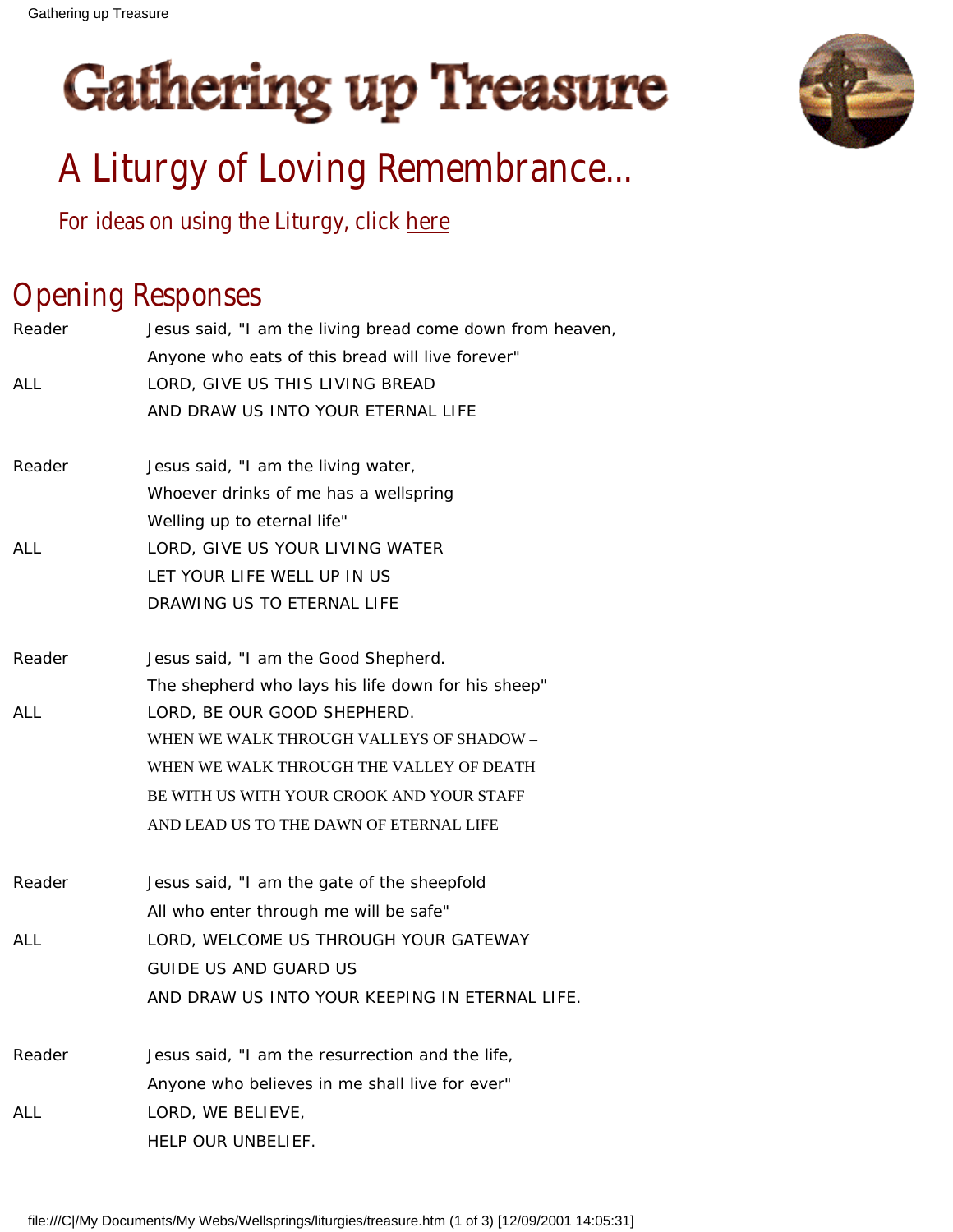HELP US TO SEE IN YOU OUR PROMISE OF RESURRECTION HELP US TO SEE IN YOU OUR PROMISE OF ETERNAL LIFE.

## Scripture Reading

Suggestions: Matthew 6: 19-21; 2 Corinthians 4: 6-15

## Reflection

This would be an appropriate time to reflect on the life of the person who has died - click [here](file:///C|/My Documents/My Webs/Wellsprings/liturgies/treasure1.htm#Reflection) for ideas

## Closing Responses

| Reader     | We have gathered in your name, Lord                               |
|------------|-------------------------------------------------------------------|
| ALL        | BE WITH US IN OUR PARTING                                         |
| Reader     |                                                                   |
|            | And for ourselves                                                 |
| ALL        | CHERISH OUR PRAYER, LORD,                                         |
|            | <b>COMFORT OUR GRIEVING</b>                                       |
|            | AND HONOUR OUR REMEMBERING:                                       |
|            | ENFOLD OUR BROTHER/ SISTER IN YOUR MERCY                          |
|            | AND BRING HIM/ HER TO HIS/ HER INHERITANCE OF ETERNAL LIFE        |
| Reader     | We have gathered in your name, Lord                               |
| ALL        | BE WITH US IN OUR PARTING                                         |
| Reader     | We have gathered up treasures from the life of our brother/sister |
|            | And place them in your keeping                                    |
| <b>ALL</b> | HOLD THEM,                                                        |
|            | <b>BLESS THEM,</b>                                                |
|            | (CONSECRATE THEM);                                                |
|            | PLACE THEM IN THE ETERNAL TREASURY -                              |
|            | FOR YOUR SERVANT TO FIND AS HIS TREASURE                          |
|            | <b>LAID UP IN HEAVEN -</b>                                        |
|            | WHERE NOTHING CAN DESTROY OR DIMINISH                             |
|            | FOR ALL IS HELD IN YOUR GRACIOUSNESS                              |
|            | AND NOTHING THAT IS GOOD CAN BE LOST.                             |
| Reader     | We have gathered in your name, Lord                               |
| <b>ALL</b> | BE WITH US IN OUR PARTING                                         |